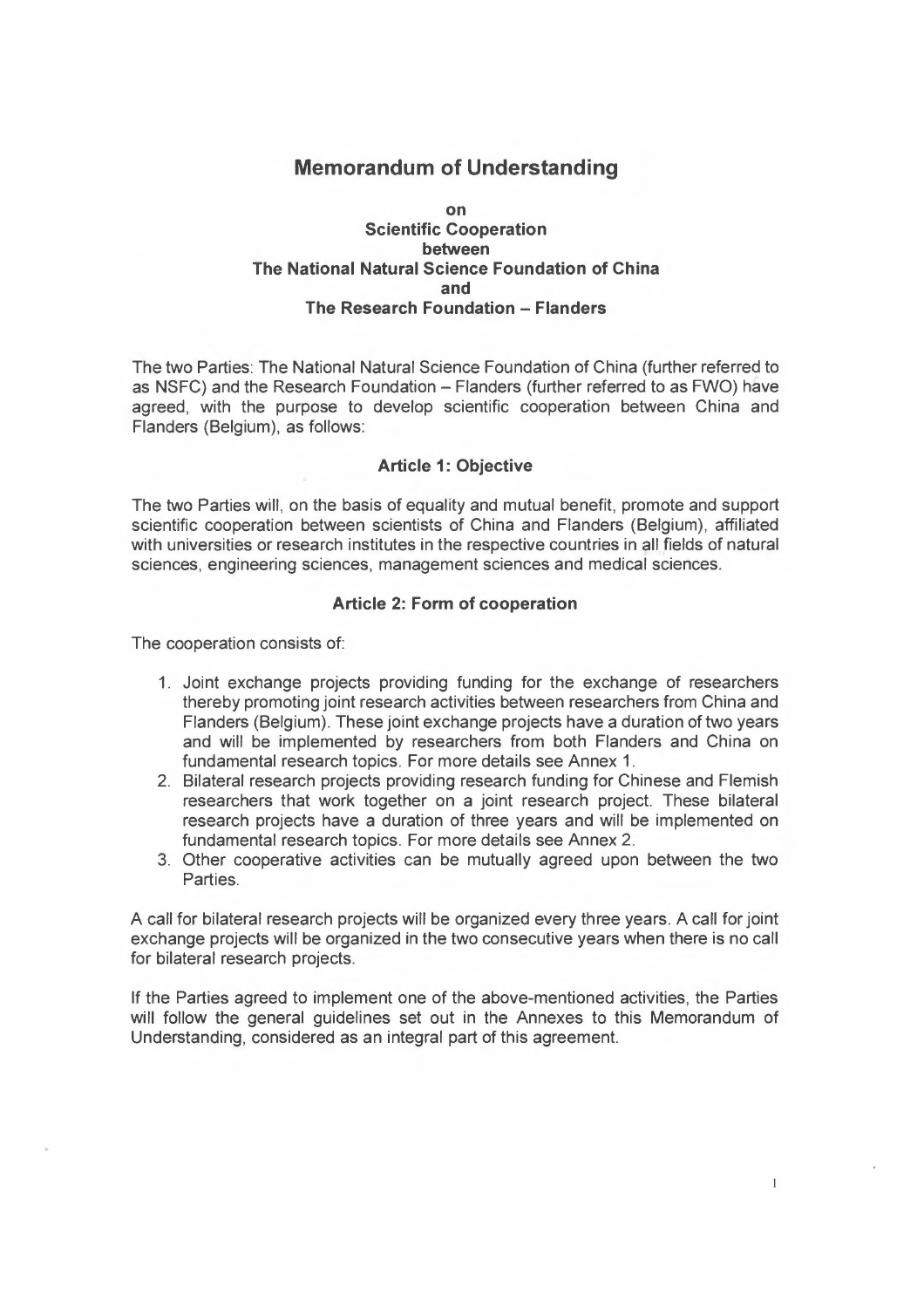## Article 3: Financial aspect

This Memorandum of Understanding shall be subject to the availability of funds of both Parties.

Subject to availability of funds, each Party shall bear the costs of its own participation in cooperative activities.

Each Party covers its own administrative costs regarding its contribution to the call, unless otherwise jointly decided.

#### Article 4: Intellectual property and Confidentiality

The Parties will encourage researchers and their institutions to enter into agreements to ensure the effective protection and correct distribution of intellectual properties resulting from projects funded under this Memorandum of Understanding.

Neither Party may disclose to any third person any confidential or business information which may arise from the cooperation under this Memorandum of Understanding without prior written consent of the other Party. Such obligation shall not be governed by the duration of the Memorandum of Understanding. Collaborating researchers and their institutes shall hold confidential and shall not disclose to any third party confidential information received from their partners to the research without the latter's written consent.

## Article 5: Other

In participating in this Memorandum of Understanding, each Party shall abide by the applicable laws and regulations of their respective countries.

The Parties shall maintain the highest ethical and legal standards in funding research under this Memorandum of Understanding.

## Article 6: Validity, Amendment, Termination

This Memorandum of Understanding will replace the previous Memorandum of Understanding (signed on the  $30<sup>th</sup>$  of June 2015) between the Parties on the date of signing and will be valid for 6 years. It will be automatically renewed for the same time period unless one of the Parties denounces it in writing, no later than 6 months prior to the date of expiration. Either Party may, at any time, propose amendments or modifications to this Memorandum of Understanding, which will be placed into effect upon approval by the other Party.

The denunciation of this Memorandum of Understanding shall not affect the programs and projects undertaken in the scope of this current and the previous (signed on the 30th of June 2015) Memorandum of Understanding and not totally concluded at the moment of its expiration. In this case, the Parties will honor all financial commitments to the researchers, including forward financial commitments.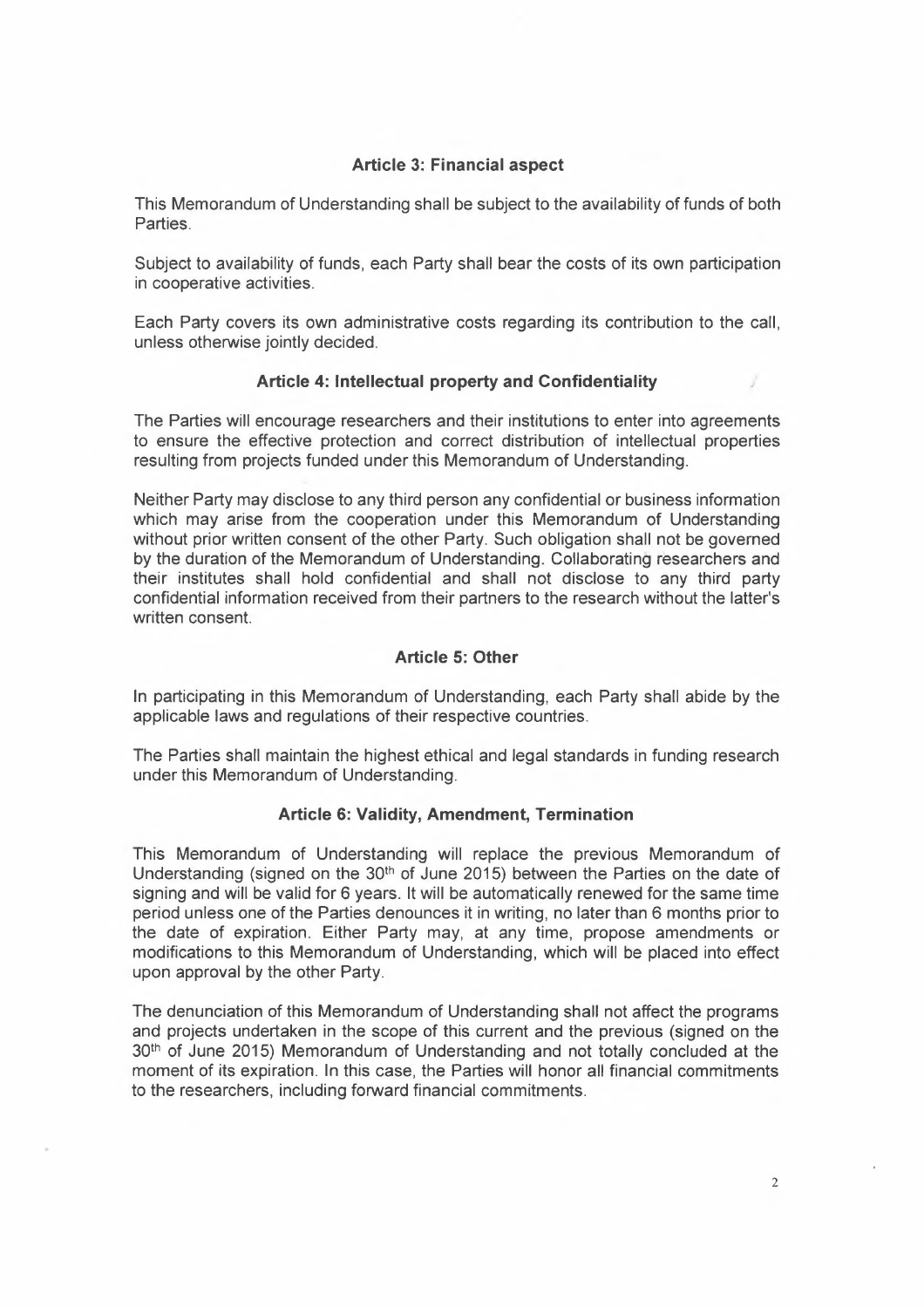The Parties commit to solve any differences which may arise during the implementation of the Memorandum of Understanding by means of negotiation or exchange of correspondence between the Parties.

The Memorandum of Understanding is made and signed in duplicate, in English, both being equally authentic.

November 24, 2017

For the National Natural Science For the Research Foundation Foundation of China: Flanders:

 $He$  *fuing* 

prof. He Minghong Vice-President

prof. dr. em. Willy Verstraete President

dr. Hans Willems Secretary General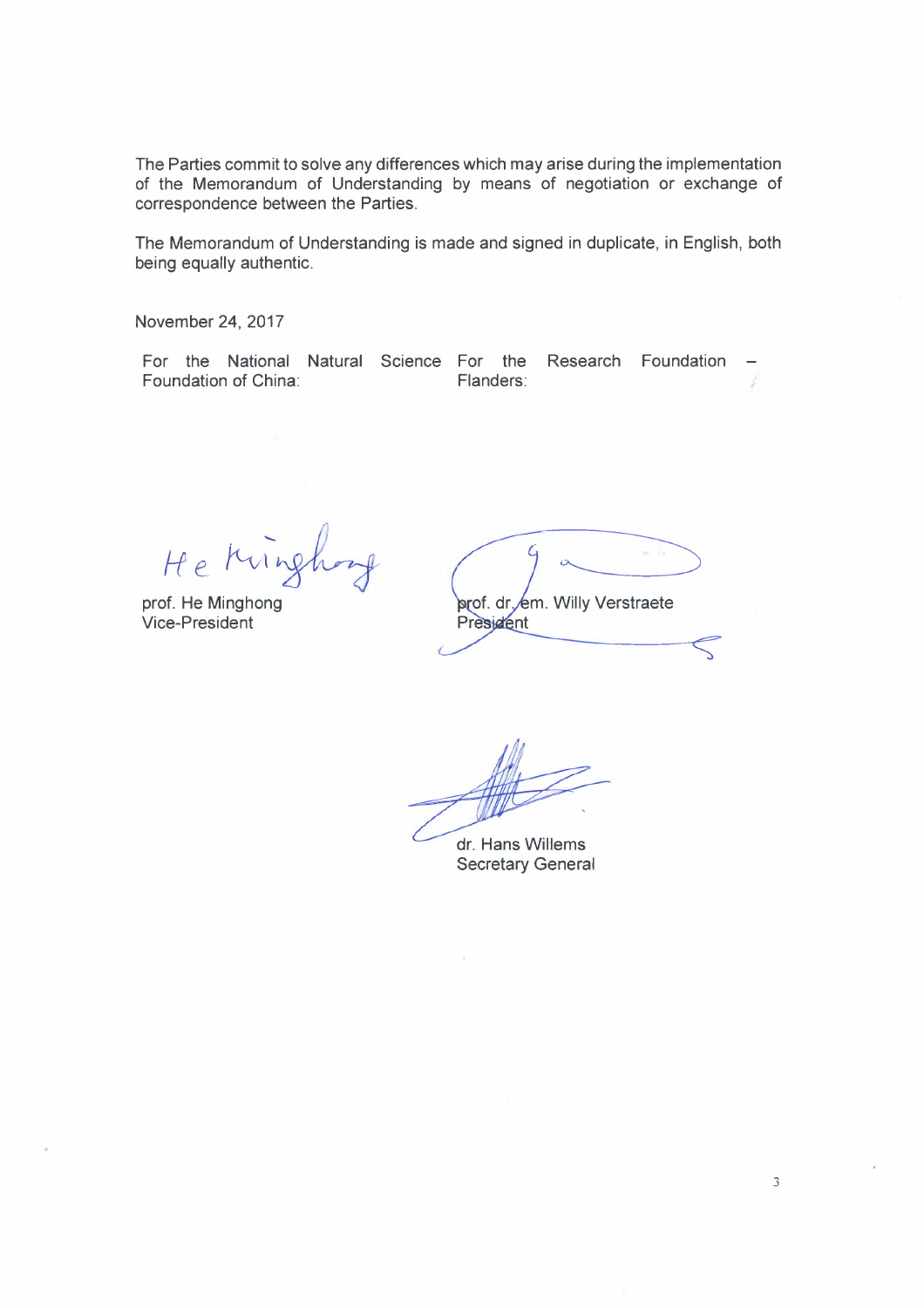# **Annex 1**

## **to the Memorandum of Understanding on Scientific Cooperation between The National Natural Science Foundation of China and The Research Foundation -Flanders**

The following executive framework for joint exchange projects between researchers in China and Flanders (Belgium) is agreed upon:

## **Article 1: Practice**

The Parties will implement the activities stated in Article 2.1 of the Memorandum of Understanding as follows:

- 1. Both Parties will mutually agree upon the timing and the details of each call for joint exchange projects. This timing and details will be specified in the official announcement of the Parties and laid out in a common Guide for Applicants.
- 2. Applications for joint exchange projects with a duration of two years should be submitted simultaneously to both Parties, following the instructions, regulations, and application forms of the respective Party.
- 3. The Parties will inform each other in writing of the project proposals they received after the closing of the call. Applications that were not submitted simultaneously to NSFC and FWO will be considered ineligible.
- 4. The Parties will separately evaluate the received eligible applications and rank them based on the criteria of excellence and according to their own evaluation mechanisms. Each of the two Parties will recognize and respect the selection procedures of the other Party. The evaluation procedure should not exceed 6 months. The Parties will communicate their evaluation results to each other as soon as possible.
- 5. The Parties will together select joint exchange projects for funding, based on the separate evaluation results. Projects that are evaluated positively on both sides may be funded. Funding decision is made upon availability of funds for bilateral cooperation.
- 6. The number of joint exchange projects and the total budget available will be determined and mutually agreed upon by the Parties and can be subject to budget appropriations.
- 7. The Parties will apply the principle of equal cost-sharing for implementing cooperative activities in compliance with the financial guidelines laid down in the Guide for Applicants. The budget for joint exchange projects can be subject to yearly budget appropriations of each Party.
- 8. NSFC will inform the Chinese researchers of the final funding decision. FWO will inform the Flemish researchers of the final funding decision. This communication should be done simultaneously.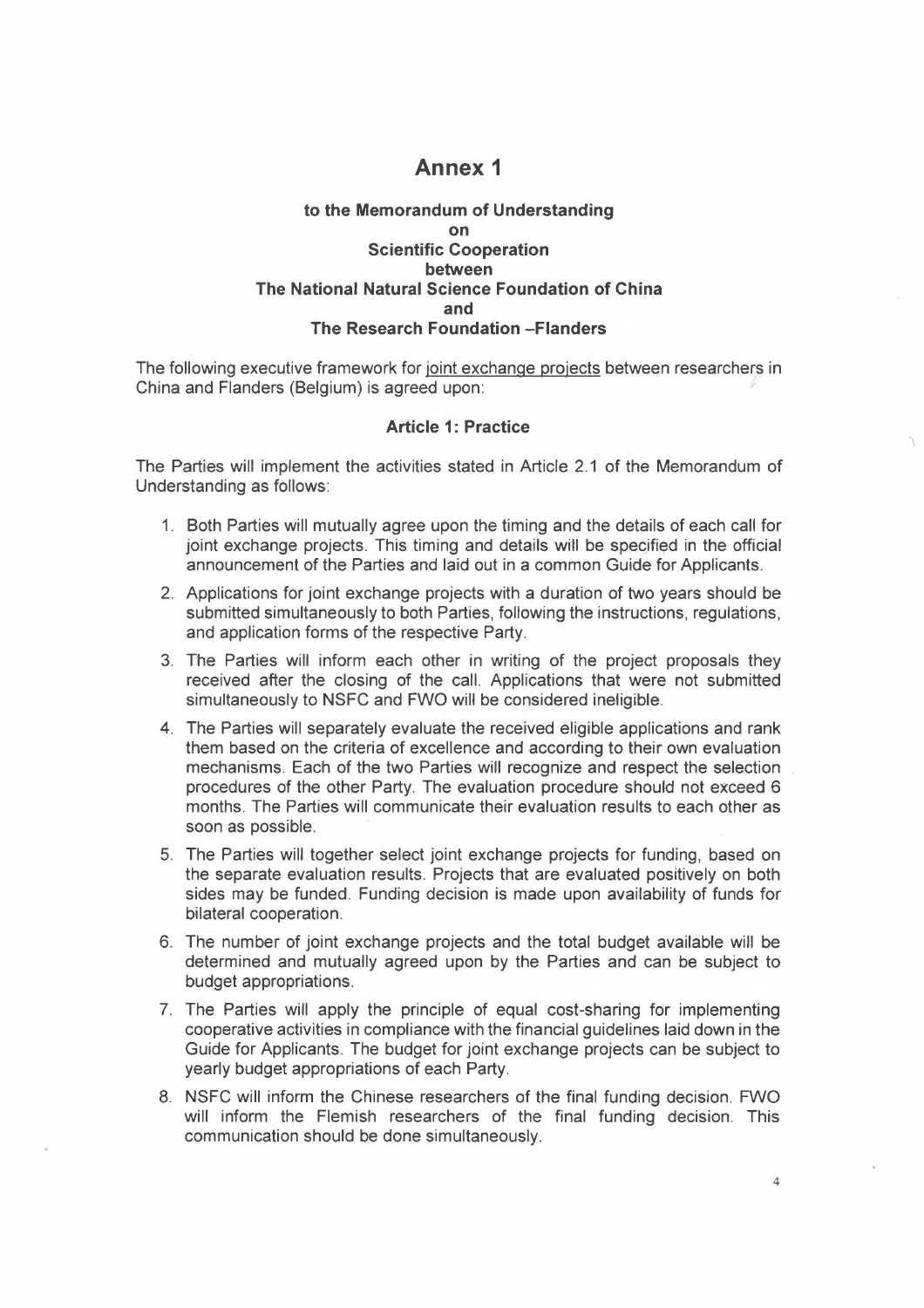### **Article 2: Financial aspect**

Research cooperation will be supported by funding the mobility costs of two-year joint exchange projects promoting joint research activities between researchers from China and Flanders (Belgium). This means that the sending Party will cover the costs of travel from the sending country to the host country and the host Party will cover the costs for accommodation together with a daily allowance. The number of joint exchange projects to be supported each year can be mutually agreed upon by both Parties.

#### **Article 3: Observance of the regulations**

The Parties will require participating researchers to abide by the laws and regulations of the receiving country and the rules and regulations of host institutions.

#### **Article 4: Other**

Administrative procedures and implementation details not prescribed in this Memorandum of Understanding will be determined by mutual agreement between both Parties either through negotiation or via correspondence. These procedures and implementation details will be described in a Guide for Applicants.

November 24, 2017

For the National Natural Science For the Research Foundation Foundation of China: Flanders:

He Murylong<br>prof. He Minghong<br>Vice-President

prof. dr. em. Willy Verstraete President

dr. Hans Willems Secretary General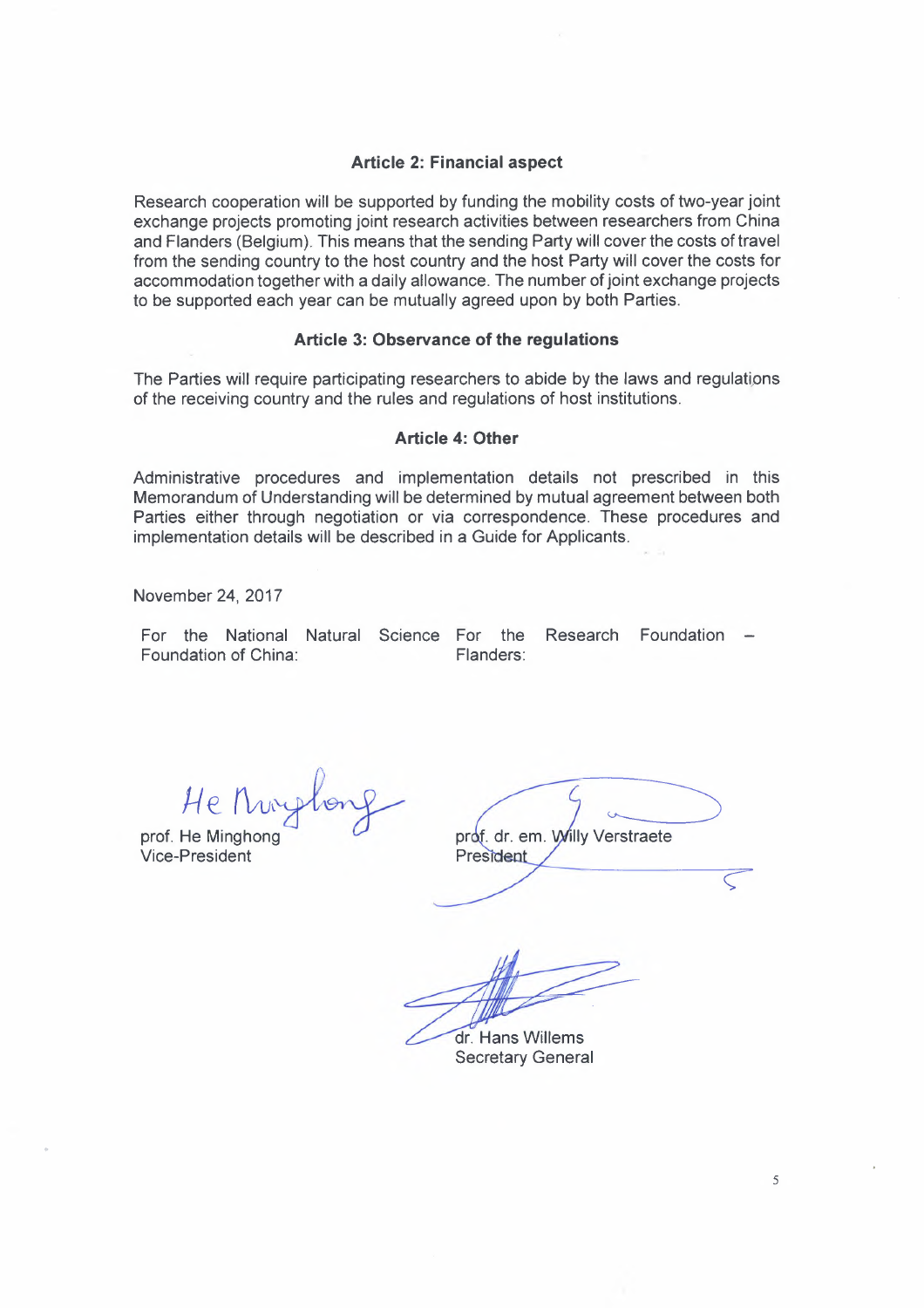## **Annex 2**

## **to the Memorandum of Understanding on Scientific Cooperation between The National Natural Science Foundation of China and The Research Foundation -Flanders**

The following executive framework for bilateral research projects between researchers in China and Flanders (Belgium) is agreed upon:

### **Article 1: Practice**

The Parties will implement the activities stated in Article 2.2 of the Memorandum of Understanding as follows:

- 1. Both Parties will mutually agree upon the timing and the details of each call for bilateral research projects. This timing and details will be specified in the official announcement of the Parties and laid out in a common Guidé for Applicants.
- 2. Applications for bilateral fundamental research projects with a duration of three years should be submitted simultaneously to both Parties, following the instructions, regulations, and application forms of the respective Party.

The projects will be subject to the modalities of the Parties, as determined in the Guide for Applicants, as far as applicant eligibility and budget are concerned. FWO applicants will be subject to FWO regulations on research projects and Chinese applicants will be subject to the NSFC regulations on research projects.

- 3. The Parties will inform each other in writing of the project proposals they received after the closing of the call. Applications that were not submitted simultaneously to NSFC and FWO will be considered ineligible.
- 4. The proposals received by the deadline, and which were deemed eligible after an eligibility check by both NSFC and FWO, will be evaluated using the following procedure:
	- a. Remote independent peer-review: the Parties will first evaluate the proposals according to their own remote peer-review procedure. The peer review reports should be composed in English.
	- b. Joint selection committee: a joint selection committee comprised of an equal number of Chinese and Flemish experts identified by NSFC and FWO respectively will be composed based on the research fields of all proposals received. The joint selection committee meeting will take place alternatively in Belgium (hosted by FWO) and China (hosted by NSFC). The host foundation will be responsible for the costs to organize the meeting and accommodation. The travel expenses of the scientific committee members are paid by their respective organization.

The joint selection committee will discuss and evaluate the submitted proposals according to the selection criteria laid out in the Guide for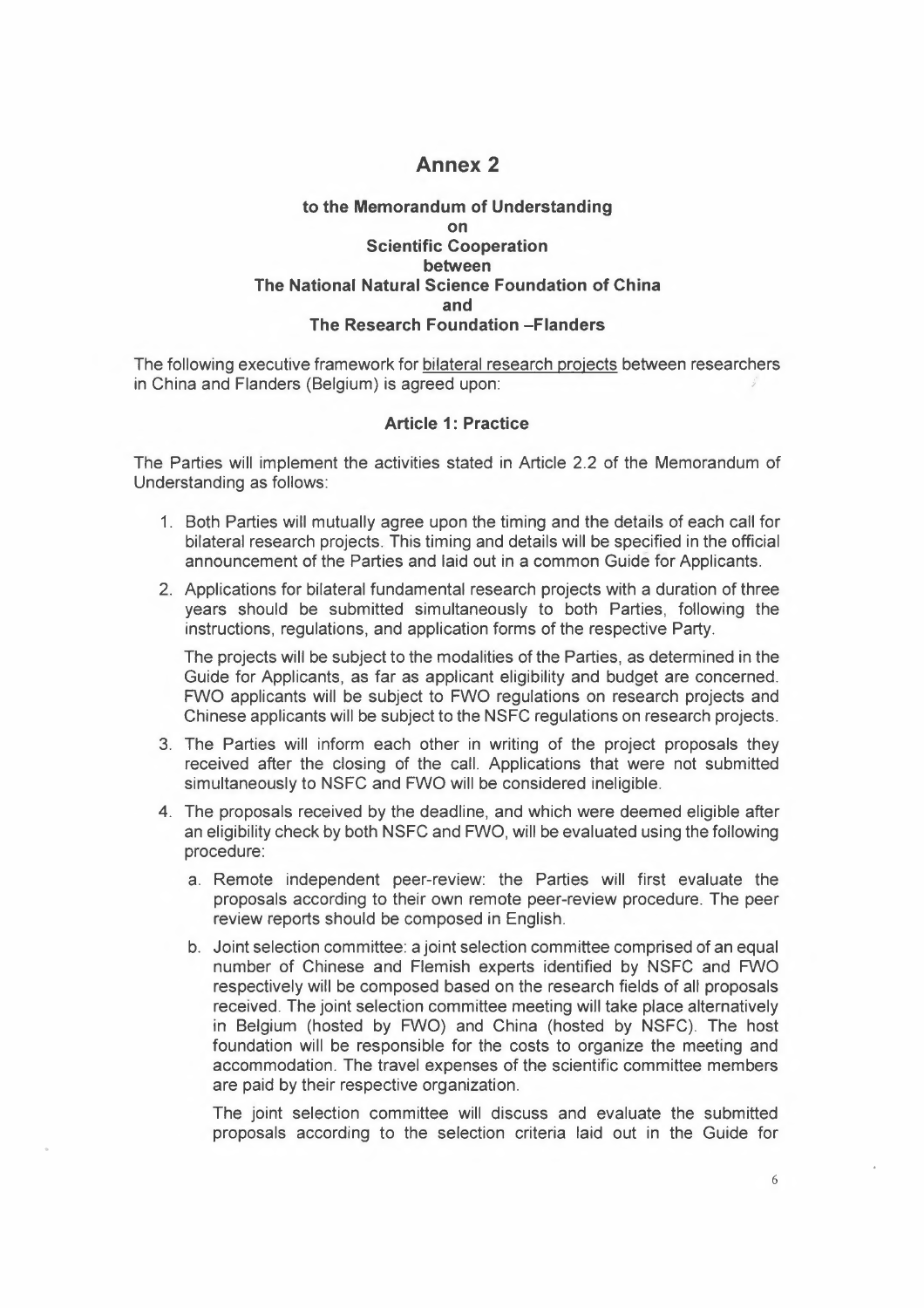Applicants and taking into account the remote peer-review reports (see Article 1.4.a).

The outcome of the joint selection committee meeting is a ranked list of proposals to be funded and is binding.

- 5. The Parties will decide on the final list of funded projects based on the ranked list of proposals and budget availability. The list of projects to be funded, as well as the respective awarded Chinese and Flemish budget, will be listed in a separate protocol that will be signed by representatives of each Party.
- 6. The final list of funded projects will be submitted to the Board of FWD and the board of NSFC for ratification.
- ;' 7. NSFC will inform the Chinese researchers of the final funding decision. FWO will inform the Flemish researchers of the final funding decision. This communication should be done simultaneously.

#### **Article 2: Financial aspect**

FWO will fund the Flemish part of the approved projects, either completely or partially, depending on the number of approved projects and the funds available. NSFC will fund the Chinese part of the approved projects, either completely or partially, depending on the number of approved projects and the funds available.

#### **Article 3: Observance of the regulations**

The Parties will require participating researchers to abide by the laws and regulations of the receiving country and the rules and regulations of host institutions.

#### **Article 4: Other**

Administrative procedures and implementation details not prescribed in this Memorandum of Understanding will be determined by mutual agreement between both Parties either through negotiation or via correspondence. These procedures and implementation details will be described in a Guide for Applicants.